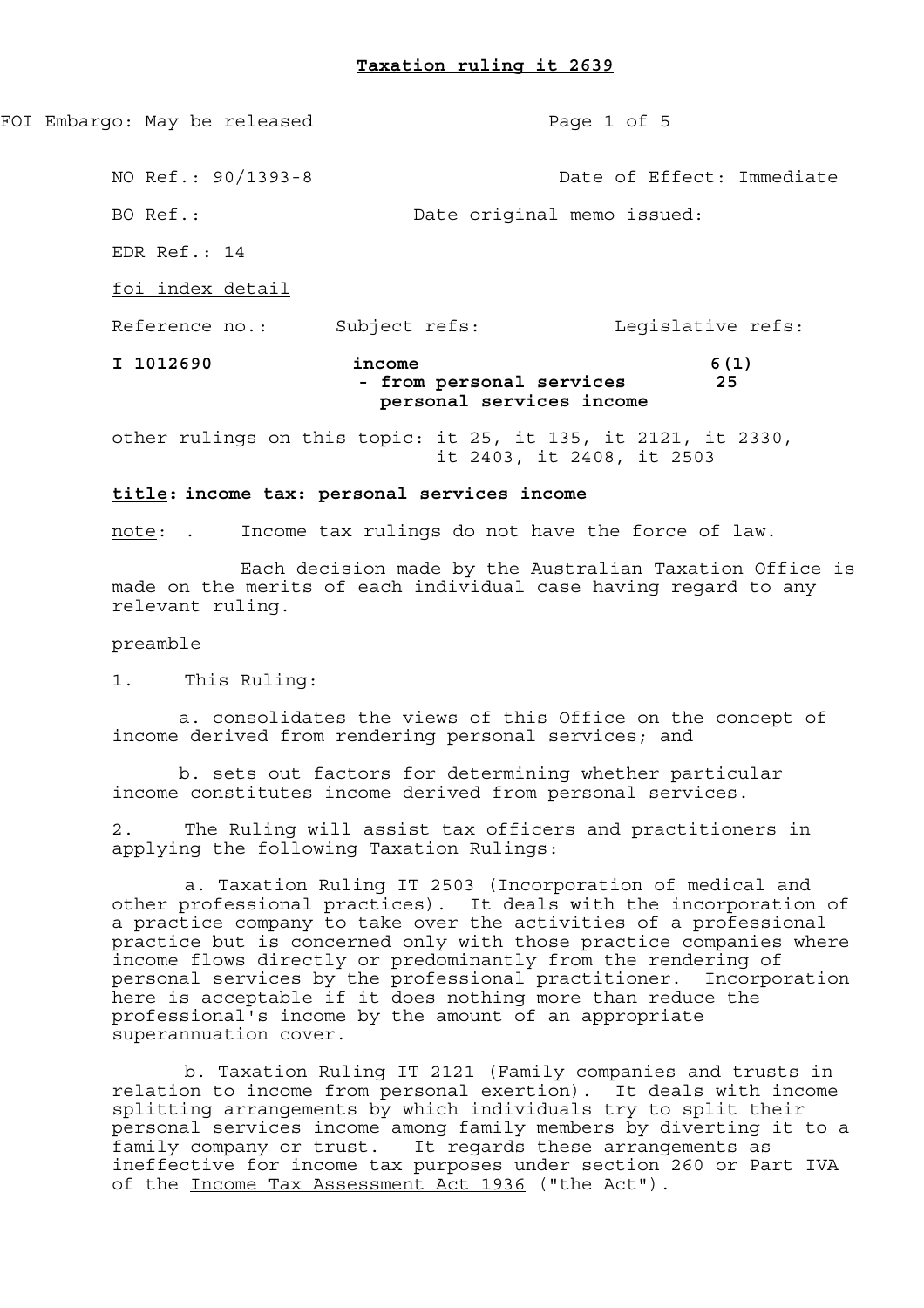FOI Embargo: May be released Page 2 of 5

 c. Taxation Ruling IT 2330 (Income splitting). It is also concerned with the income tax consequences of income splitting arrangements involving trusts and the transfer of income producing assets or the purported transfer of income from the rendering of personal services.

RULING

A. Concept of Income Derived from Personal Services

## Income from personal services defined

3. "Income from personal services" is income that an individual taxpayer earns predominantly as a direct reward for his or her personal efforts by, for example, the provision of services, exercise of skills or the application of labour. The inclusion of predominantly in this definition allows for the situation where personal services involve the use of some equipment, for example the drawing board of an architect.

4. Some examples of income from personal services included in Taxation Rulings IT 2121 (para 17) and IT 2330 (para 36) are:

a. salary and wages;

 b. income derived by a professional person who practises on his or her own account without professional assistance;

 c. income payable under a contract, for example a fencing contract, where the payment under the contract relates wholly or principally to the labour of the person concerned;

 d. income derived by a professional sportsman or entertainer from the exercise of his or her particular skills.

5. The concept of income from personal services is to be contrasted with the term "income from personal exertion" as defined in subsection 6(1). That definition includes income consisting of earnings, salaries, wages, commissions, fees, bonuses, pensions, superannuation allowances, retiring allowances and retiring gratuities, allowances and gratuities received in the capacity of employee or in relation to any services rendered, the proceeds of any business carried on by the taxpayer either alone or as a partner with any other person, ... and so on. As can be seen, the concepts of income from personal services and income from personal exertion may overlap but are not coextensive.

6. For a more detailed consideration of the views expressed in paragraphs 3 to 5, see <u>Tupicoff v. F.C. of T.</u> 84 ATC 4851; 15 ATR 1262 and C. of T. v. Gulland, Watson v. C. of T. and Pincus v. C. of T. 85 ATC 4765; 17 ATR 1. See also IT 25, IT 2121, IT 2330 and IT 2503 for a full discussion of the interactions between personal services income, income splitting, section 260 and Part IVA of the Act.

Income from the business structure defined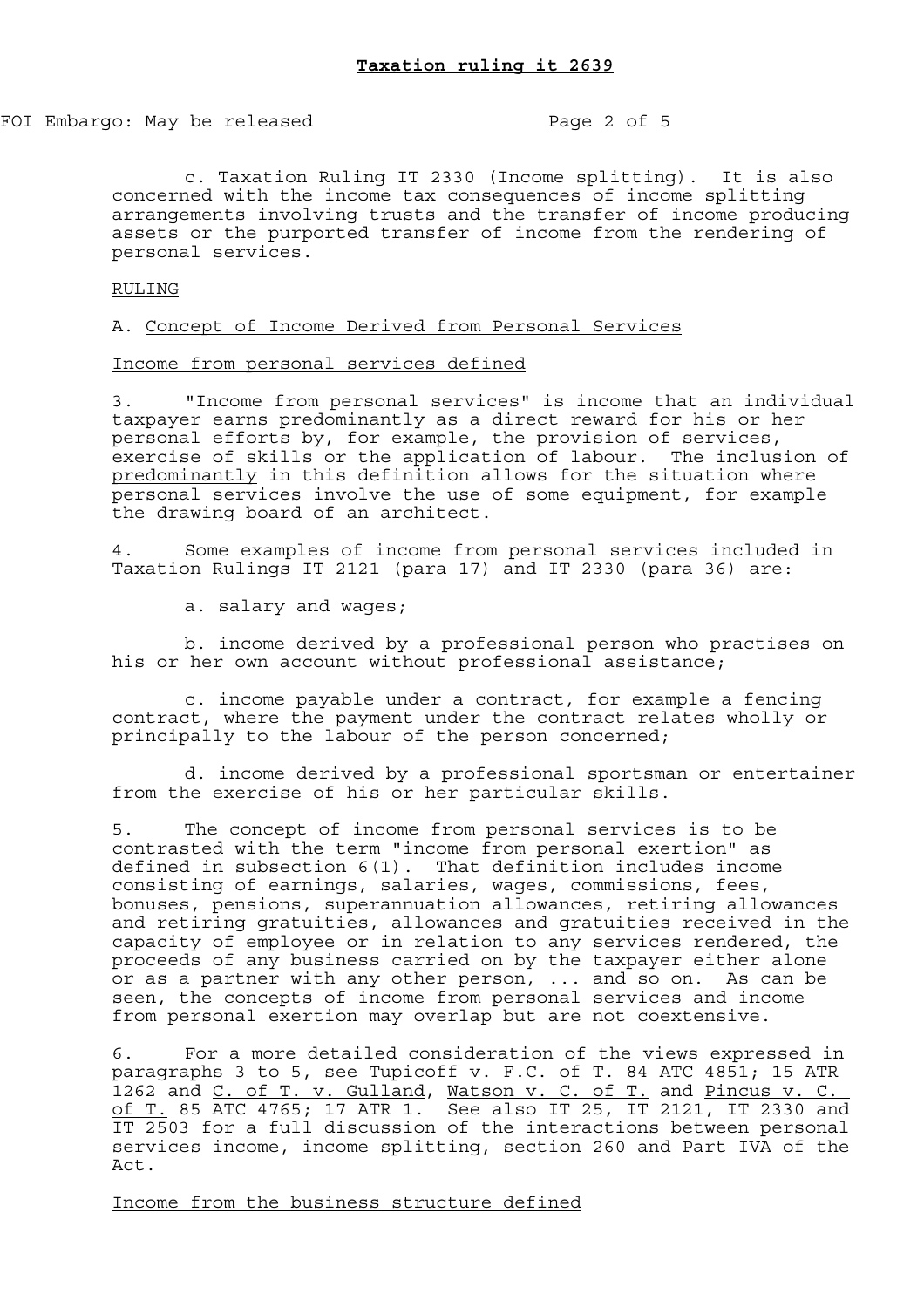7. In this Ruling "income from the business structure" refers to income other than "income from personal services". Income derived by a firm or practice which has substantial income producing assets, or many employees, or both, is more likely to be generated from the income yielding structure of the business rather than from the rendering of personal services.

# B. Factors for Identifying Income from Personal Services

8. Whether a taxpayer derives income from rendering personal services is a question of fact and degree to be determined in the circumstances of each case. The crucial issue is the extent of the connection between the income concerned and the services rendered by the particular taxpayer involved. The following factors need to be considered in determining whether a taxpayer derives income from personal services, though no one factor is determinative.

# a. The nature of the taxpayer's activities

 The activities of salary and wage earners and professionals practising on their own account clearly generate personal services income.

 Radiologists or pathologists who operate on their own account, however, often employ many technical staff and operate an array of technical equipment. Their income is generated from the business structure rather than from their rendering of personal services.

 The activities of consultants, salespersons, journalists, life insurance agents and tradespersons are also likely to give rise to income from personal services. These examples are far from being exhaustive.

b. The extent to which the income depends upon the taxpayer's own skill and judgment

 The more the income producing activities involve the exercise of the taxpayer's own skill and judgment the more probable it is that the income will be derived from personal services rather than from the business structure.

# c. The extent of the income producing assets used to derive the income

 The more substantial the income producing assets employed within a practice the more likely it is that the income of the practice will be derived from the business structure rather than from the rendering of personal services. For example, the array of equipment used by radiologists and pathologists may often suggest that their income is being derived from the business structure. However, minor equipment such as the drawing board of an architect or the heart monitor/blood pressure machine of a medical practitioner would not suffice to change what would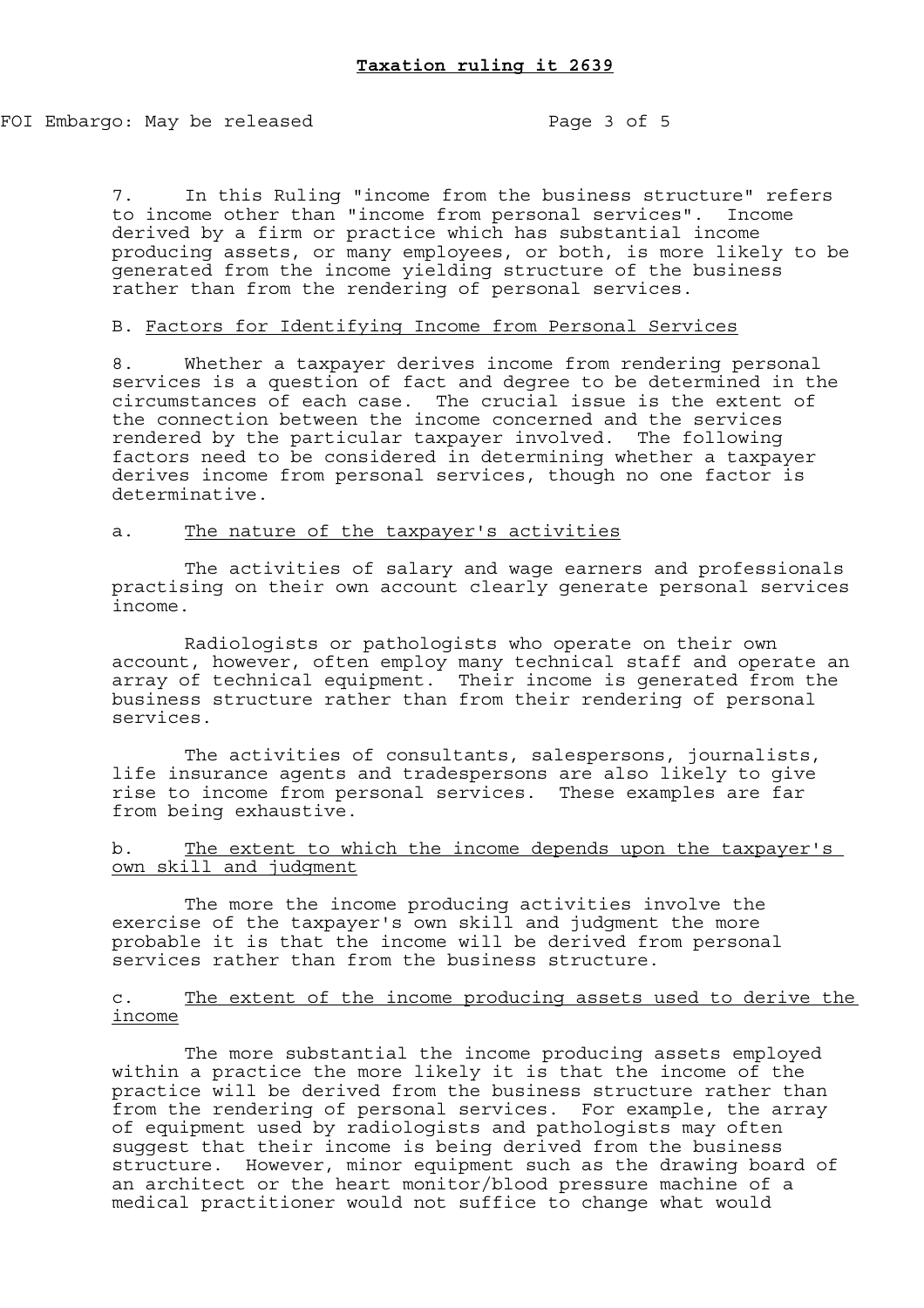FOI Embargo: May be released Page 4 of 5

otherwise be personal service income into income from the business structure.

 The expression "income producing assets" is used in this context to include any investment of the practice in tangible business assets such as premises, fixtures and fittings, plant, equipment and industrial or intellectual property (whether owned or leased). However, the significance of these assets would have to be weighed against their relevance to the derivation of income - given the other factors mentioned in this paragraph.

# d. The number of employees and others engaged

 The more substantial the number of employees, practitioners or technicians used in a practice the more probable it is that the income is derived from the business structure rather than from the rendering of personal services (see Henderson v. F.C. of T. 70 ATC 4016; (1970) 1 ATR 596). For example, large accounting and legal firms with tens, or even hundreds, of practitioners but without extensive or substantial equipment would also be considered to be generating their income from their business structure.

### Income from several sources

9. In some situations, a taxpayer may derive both personal service income and other income. For example, as explained in Taxation Ruling IT 2408 (Income splitting: insurance commissions), an insurance agent may derive income from initial commissions (personal service income) and from renewal commissions (other income). Similarly, a sole medical practitioner may also derive investment income. In these cases the two types of income should be apportioned and treated independently.

## Income of a practice company or trust

10. For the purpose of determining whether a practice company or trust falls within the scope of IT 2503 (and only for that purpose), this Office will apply the following guidelines as a general rule of thumb:

 a. If the practice company or trust has at least as many non-principal practitioners (see paragraph 11) as principal practitioners, then income is considered to be derived from the business structure (and therefore does not fall within the scope of IT 2503).

 b. If the practice company or trust has fewer non-principal practitioners than principal practitioners, then whether it derives income from personal services will still need to be determined by considering the factors contained in paragraph 8 of this Ruling and the guidelines in previous Rulings on this issue. If these factors indicate that the practice company or trust derives income from personal services, it will fall within the scope of IT 2503. If they indicate that the practice company or trust derives its income from the business structure, it will not fall within the scope of IT 2503.